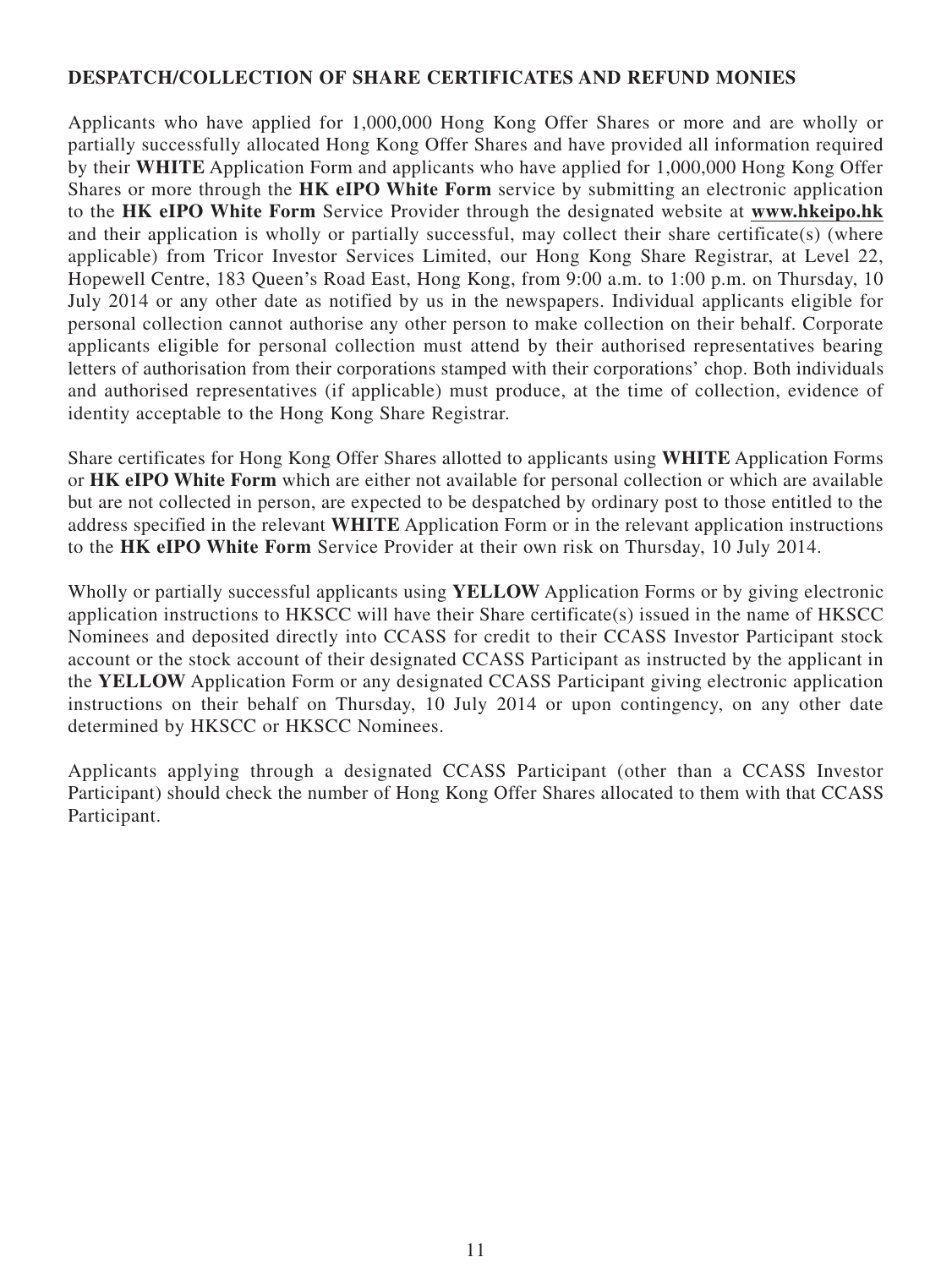Applicants applying as a CCASS Investor Participant using **YELLOW** Application Forms or by giving electronic application instructions to HKSCC via CCASS should check the announcement made by the Company and report any discrepancies to HKSCC before 5:00 p.m. on Thursday, 10 July 2014 or such other date as shall be determined by HKSCC or HKSCC Nominees. Applicants applying as a CCASS Investor Participant using **YELLOW** Application Forms or by giving electronic application instructions to HKSCC via CCASS may also check the number of Hong Kong Offer Shares allocated to them and the amount of refund monies (if any) payable to them via the CCASS Phone System and the CCASS Internet System (under the procedures contained in HKSCC's "An Operating Guide for Investor Participants" in effect from time to time) on Thursday, 10 July 2014. Immediately following the credit of the Hong Kong Offer Shares to the CCASS Investor Participant stock accounts, HKSCC will also make available to the CCASS Investor Participants an activity statement showing the number of Hong Kong Offer Shares credited to their CCASS Investor Participant stock accounts.

Applicants using **WHITE** or **YELLOW** Application Forms who have applied for 1,000,000 Hong Kong Offer Shares or more and have provided all information required by their **WHITE** or **YELLOW** Application Forms may collect their refund cheque(s) (where applicable) from Tricor Investor Services Limited, our Hong Kong Share Registrar, at Level 22, Hopewell Centre, 183 Queen's Road East, Hong Kong, from 9:00 a.m. to 1:00 p.m. on Thursday, 10 July 2014 or such other date as notified by us in the newspapers.

Refund cheques for partially unsuccessful applicants and for surplus application monies in respect of wholly or partially successful applicants using **WHITE** or **YELLOW** Application Forms which are either not available for personal collection or which are available but are not collected in person, are expected to be despatched by ordinary post to those entitled at their own risk on Thursday, 10 July 2014.

Applicants who have applied through the **HK eIPO White Form** service and paid the application monies from a single bank account, any refund monies will be despatched to their application payment bank account in the form of e-Auto Refund payment instructions on Thursday, 10 July 2014. Applicants who have applied through **HK eIPO White Form** service and paid the application monies from multiple bank accounts, any refund monies will be despatched to the address as specified on their application instructions to the **HK eIPO White Form** Service Provider in the form of refund cheque(s) by ordinary post and at their own risk on Thursday, 10 July 2014.

Refund application monies (if any) for applicants giving electronic application instructions to HKSCC via CCASS are expected to be credited to the relevant applicants' designated bank accounts or the designated bank accounts of their brokers or custodians on Thursday, 10 July 2014.

Share certificates issued in respect of the Hong Kong Offer Shares will only become valid certificates of title at 8:00 a.m. on Friday, 11 July 2014, provided that the Global Offering has become unconditional in all respects and the right of termination as described in the section headed "Underwriting – Underwriting arrangements and expenses – Hong Kong Public Offering – Grounds for termination" in the Prospectus has not been exercised.

The Company will not issue any temporary documents of title in respect of the Hong Kong Offer Shares or any receipts for sums paid on application.